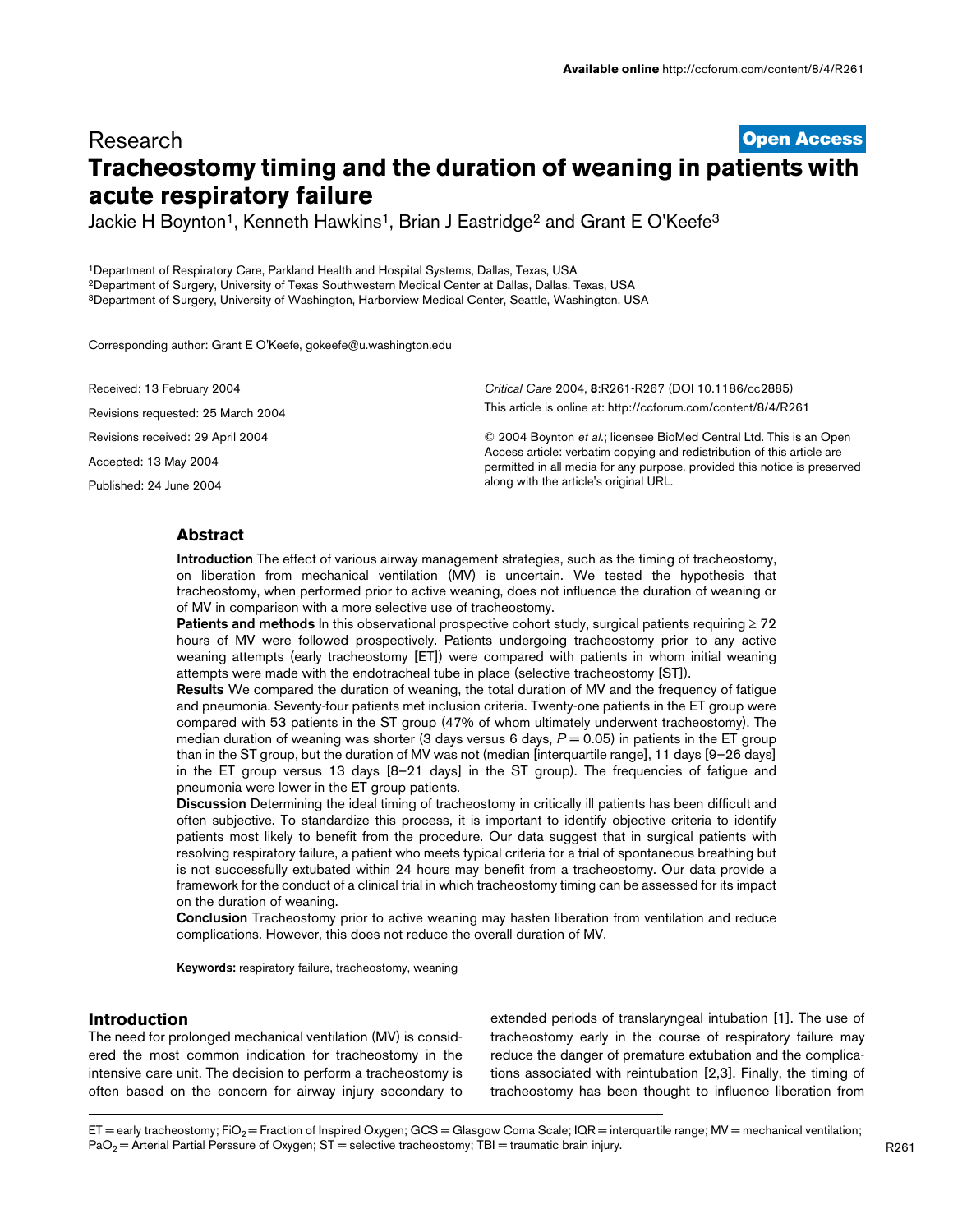MV. Patients receiving early tracheostomy (ET) are reported to have an overall shorter duration of MV than patients who undergo late tracheostomy [4,5]. Other workers have found no benefit to early tracheostomy in critically ill surgical patients [6].

Taken together, the existing literature reflects the difficulty in conducting and analyzing studies of the potential benefits of tracheostomy in patients with acute respiratory failure. Physician belief in the utility of tracheostomy, patient selection and the lack of blinding may introduce bias, leading to difficulties in comparing patients receiving 'early' or 'late' tracheostomy. Moreover, it is not certain which end-points can be affected by the timing of tracheostomy, as it does not alter the course of respiratory failure. The availability of a percutaneous approach has potentially lowered the threshold for performing tracheostomy, yet there remains little evidence of a beneficial impact upon patient care and outcomes [7,8].

We reanalyzed a subgroup of patients from a previously reported prospective cohort study, initially designed to determine the utility of weaning parameters in patients requiring ≥ 72 hours of MV [9]. In the present review, we sought to determine whether tracheostomy, performed after readiness-towean criteria were met but prior to active weaning, when compared with a more selective and delayed use of tracheostomy (rather than after an arbitrary duration of endotracheal intubation), affected the duration of weaning and MV. We also sought to determine which clinical information was useful in identifying patients most likely to benefit from a tracheostomy. Finally, we wanted to identify which end-points or outcomes could potentially be influenced by performing a tracheostomy relatively early in patients with acute respiratory failure. We tested the hypothesis that tracheostomy, when performed prior to active weaning, does not influence the duration of weaning or of MV, and does not affect the incidence of clinical fatigue or complications such as pneumonia in comparison with a selective but delayed use of tracheostomy.

### **Patients and methods Patient enrollment**

The subjects in the present study are from a prospective cohort examining the utility of standard weaning parameters in surgical patients requiring  $\geq$  72 hours of MV. The methods have been previously published [9], so the important details are summarized. Ninety-five patients admitted to our surgical and trauma intensive care unit were followed once they had received MV for 72 hours and were not brain dead. Patients were screened for readiness-to-wean criteria daily at 5:00 am. These criteria included resolution of the underlying disease process, no inotropic or vasopressor support,  $PaO<sub>2</sub>/FiO<sub>2</sub>$ 150, FiO<sub>2</sub>  $\leq$  50%, positive end-expiratory pressure  $\leq$  5 cmH<sub>2</sub>O and pH of 7.30–7.50. Once all criteria were met, the patient was considered for possible extubation. This study is based on data from the subgroup of patients who were not immediately

extubated and underwent a period of gradual transition to unsupported spontaneous breathing.

Weaning followed an established protocol that was automatically instituted by the respiratory therapists. In this protocol, all patients were placed on pressure-support ventilation at a level to maintain a spontaneous respiratory rate of 20–28/min and involved a step-wise reduction in the level of pressure support. The protocol permitted overnight resting at the discretion of the attending intensivist. In addition to excluding patients who were immediately extubated once meeting criteria, we did not include patients who had received a tracheostomy for airway control as part of a surgical procedure or resuscitation.

#### **Study group assignment and clinical definitions**

Patients were classified into one of two study groups. The ET group included those who underwent tracheostomy prior to any attempts at weaning, and the selective tracheostomy (ST) group included patients in whom weaning attempts were made with the endotracheal tube in place. The ST group therefore includes patients who were successfully extubated and never underwent tracheostomy as well as patients who underwent tracheostomy after initial weaning efforts were unsuccessful. The decision to perform a tracheostomy was typically made by the attending surgeon in discussion with the respiratory therapists and the patient's family members. Figure [1](#page-2-0) illustrates patient enrollment, exclusions and assignment to ET or ST groups.

Fatigue while weaning was defined by a combination of clinical evidence of respiratory distress accompanied by an ordered increase in positive pressure support (increased synchronized intermittent mandatory ventilation rate, conversion to assistcontrol or an increase in pressure support). One or more of the following were considered as evidence of respiratory distress:  $PaCO<sub>2</sub>$  > 50 mmHg or increase > 10 mmHg,  $SaO<sub>2</sub>$  < 90% or  $PaO<sub>2</sub>$  < 60 mmHg, pH < 7.30, heart rate > 120/min, systolic blood pressure > 180 mmHg or < 90 mmHg, respiratory rate > 30/min, and clinical distress (diaphoresis, agitation, accessory muscle use). Pneumonia was defined by the presence of all of the following: leukocytosis  $\geq 10,000$ /ml, a new and persistent infiltrate on chest radiography, temperature ≥ 38.5°C and a positive nonbronchoscopic bronchoalveolar lavage culture  $( \geq 10^4 \text{ colony-forming units/ml}).$ 

#### **Data presentation and statistical analysis**

Categorical data are presented as percentages, and continuous data are presented as medians and associated interquartile ranges (IQR). The Mann–Whitney U test and the chisquare test were used to analyze differences between early and selective tracheostomy groups. Cox regression was used to compare the effect of ET on the duration of weaning and on the total duration of MV. Variables were included in the final models if they were associated with the duration of weaning or MV (adjusted  $P$  value  $\leq$  0.05), or if they affected the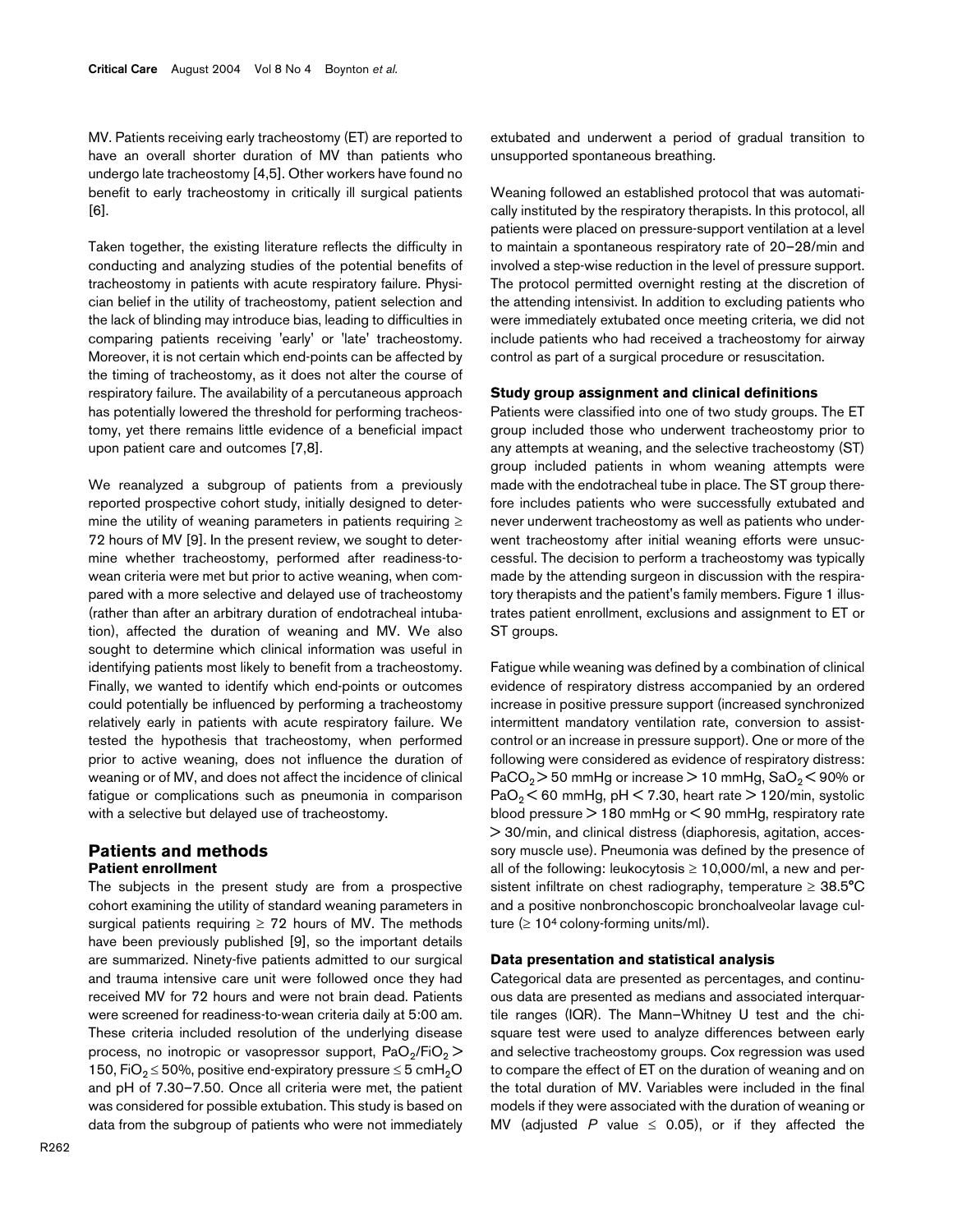

<span id="page-2-0"></span>

Of 95 subjects receiving mechanical ventilation (MV) for  $\geq$  72 hours and who were not brain dead, 74 were not immediately extubated once readiness-to-wean criteria were met (defined in Patients and methods). The early tracheostomy (ET) group consists of 21 patients who underwent tracheostomy prior to any active weaning attempts, and the selective tracheostomy (ST) group consists of all patients (*n* = 53) who were initially weaned with an endotracheal tube in place. Ultimately, of the ST group, 25 patients underwent tracheostomy and 28 patients were successfully liberated and extubated.

association between ET and outcome (i.e. a confounder). Actual *P* values are reported for all statistical comparisons. For the hazard ratios obtained from the Cox regression analysis, the 95% confidence intervals are also reported.

In addition to adjusting for covariates in multivariable regression, residual confounding and the effect of selection bias were addressed using propensity scores [10,11]. To calculate the propensity score, we included in a separate multivariable logistic regression analysis all factors that differed between the ET and ST groups. We fit a model predicting the likelihood of ET and incorporated this score as a covariate in the Cox regression model using duration of weaning as the dependent variable. Inclusion of the propensity score as a covariate theoretically adjusts for confounding and selection bias [10].

# **Results**

### **Description of cohort**

Overall demographic data and outcome information for the 74 patients are summarized in Table [1.](#page-3-0) There were 49 (66%) men, the median age was 47 years and 48 (65%) were trauma victims. Thirty (63%) of the 48 trauma patients had a traumatic brain injury (TBI) as their sole injury or in addition to torso and extremity injuries. The remaining patients had various surgical problems including intra-abdominal sepsis and ruptured abdominal aortic aneurysm.

Patients had been intubated for a median duration of 4 days prior to meeting readiness-to-wean criteria. Overall, patients spent a considerable proportion of time on the ventilator after first meeting readiness-to-wean criteria. The median percentage of time a patient remained on the ventilator after the criteria were met was 42% (IQR, 25–69%) of the entire duration of MV. Tracheostomy was performed in 46 (62%) patients, and 36 (49%) patients met criteria for fatigue at least once after initially meeting readiness-to-wean criteria. Pneumonia developed in 20 (27%) patients. Most patients survived to be successfully liberated from MV.

#### **Relationship between ET and duration of weaning and the total duration of MV**

The 21 patients in the ET group were demographically similar to the 53 patients in the ST group, except for the greater number of patients with TBI in the ET group (Table [2](#page-5-0)). All 21 of the ET patients survived and were liberated from MV prior to discharge from the intensive care unit. Six patients in the ST group were not liberated from MV; five patients died and one patient was transferred to a long-term care hospital still requiring ventilator support. The median number of days of MV prior to meeting readiness-to-wean criteria was 6 days (IQR, 4–7 days) in the ET group and was 4 days (IQR, 3–7 days) in the ST group. The median Glasgow Coma Scale (GCS) score for the both the ET and ST patients was 11 (verbal score assigned '1') on the day the readiness-to-wean criteria were met. Twenty-five of the 53 ST patients ultimately received a tracheostomy, after a median of 14 days (IQR, 11–18 days) of MV. The 21 ET patients underwent tracheostomy after a median of 6 days (IQR, 5–9 days) of MV.

The median duration of weaning was 3 days (IQR, 1–11 days) in the ET group and was 6 days (IQR, 3–14 days) in the ST group  $(P = 0.05)$ . Once readiness-to-wean criteria were met, active weaning commenced sooner in the patients in the ST group than those in the ET group  $(P = 0.001)$ . Early tracheostomy was not associated with a shorter total duration of MV.

Figure 2 depicts the effect of ET on the duration of weaning, based upon Cox proportional hazards regression. Gender, age, diagnosis of trauma, duration of MV prior to meeting criteria, the GCS score and rapid shallow breathing index  $\leq 105$ on the day readiness criteria were met were tested in the initial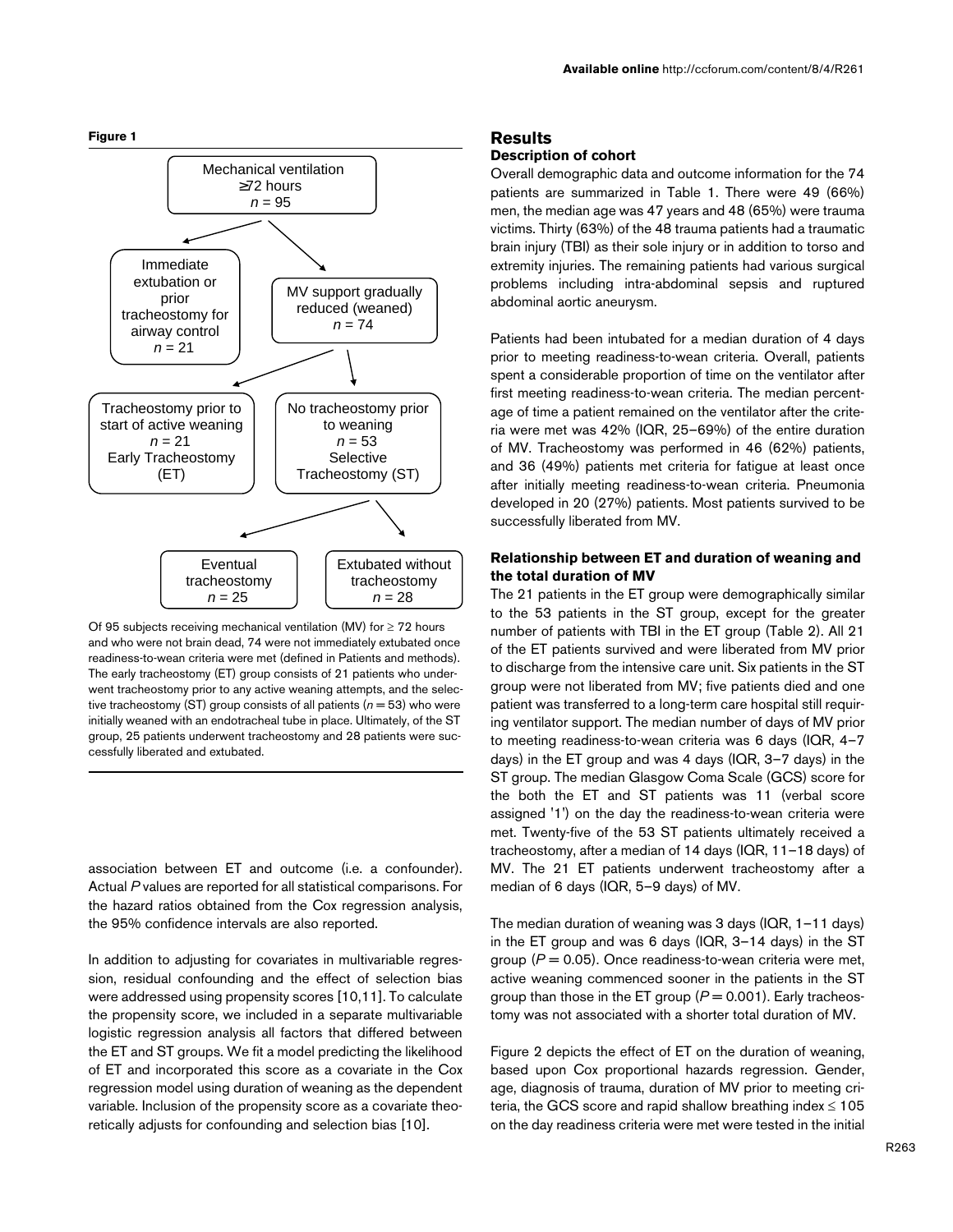#### <span id="page-3-0"></span>**Table 1**

**Patient characteristics and clinical outcomes for study cohort (n = 74)**

| Patient characteristic                                                     |              |
|----------------------------------------------------------------------------|--------------|
| Gender, male                                                               | 49 (66%)     |
| Age (years)                                                                | 47 (35 - 56) |
| Multiple trauma victim                                                     | 48 (66%)     |
| Number of days from intubation to meeting readiness-to-wean criteria       | $4(3-6)$     |
| Number of days from meeting readiness-to-wean criteria to starting weaning | $1(0-3)$     |
| Clinical outcomes                                                          |              |
| Number of days of mechanical ventilation                                   | $12(8-21)$   |
| Number of days weaning                                                     | $4(2-13)$    |
| Tracheostomy                                                               | 46 (62%)     |
| Fatigue during weaning                                                     | 36 (49%)     |
| Pneumonia                                                                  | 20 (27%)     |
| Successful liberation from mechanical ventilation                          | 68 (92%)     |
| Lived                                                                      | 69 (93%)     |

Continuous data are presented as medians (interquartile ranges). Categorical data are presented as number (percentage). The large percentage of males and the relatively young age reflect the number of trauma victims cared for in our intensive care unit.

model. Only rapid shallow breathing index  $\leq 105$  and ET were associated with more rapid liberation from MV. Patients receiving an ET had a hazard ratio of 2.1 (95% confidence interval, 1.2–3.8) for earlier liberation. A rapid shallow breathing index  $\leq$  105 had a hazard ratio of 2.4 (95% confidence interval, 1.4– 4.4) for earlier liberation. The GCS score was not related to the duration of weaning and did not alter the estimates associated with the other variables in the model. In order to address residual confounding, we added the propensity score to the regression model. After this adjustment, ET had a hazard ratio of 2.2 (95% confidence interval, 1.2–3.7) for earlier liberation.

#### **Association among fatigue, pneumonia, ET and duration of weaning (Table [2\)](#page-5-0)**

The incidences of fatigue during weaning and pneumonia were higher in the ST group than in the ET group. The initial episode of fatigue occurred 3 days (IQR, 0–8 days) after meeting readiness criteria and a median of 9 days (IQR, 5–13 days) after intubation. Pneumonia was diagnosed a median of 5 days (IQR, 2–14 days) after initially meeting readiness criteria. Fatigue during weaning was strongly associated with the duration of weaning and overshadowed the effects of ET when included in a Cox regression model.

### **Discussion**

Early and relatively nonselective use of tracheostomy in patients with severe acute respiratory failure has been proposed by a number of investigators [4,5]. However, this approach will commit a number of patients to the risks of a surgical procedure from which many will not benefit. Alternatively,

limiting tracheostomy to the most difficult to wean patients may contribute to unnecessarily prolonged weaning, to more days of MV and to complications such as pneumonia and laryngeal injury, and possibly death [7]. The authors advocating ET only compared patients who underwent tracheostomy early with patients who underwent later tracheostomy, and did not consider patients who were extubated after the arbitrary definition of ET [4,5]. This leads to an important bias against late tracheostomy. In light of the difficulties presented by the existing literature, our objective was to define a reasonable, physiologically based and clinically relevant time point at which tracheostomy should be considered in critically ill patients requiring MV.

Before considering the implications of our observations, it is important to address the limitations of this study. First, this was a retrospective analysis of a dataset that, while prospectively collected, was used to address a separate research question. We were therefore cognizant of the potential pitfalls of overinterpreting our observations. In part, we selected a limited number of end-points in order to minimize falsely positive associations with tracheostomy. We were primarily interested in the potential influence of tracheostomy on the duration of weaning and of MV, as these periods are distinguished by a relatively clear onset (by criteria detailed in Patients and methods) and end (liberation from MV). The other end-points we examined, pneumonia and fatigue, were of secondary interest in this study, but nonetheless provided interesting and important observations. Fatigue, potentially the most subjective endpoint, was assigned prospectively according to a predefined set of criteria, minimizing the bias in its assignment [9].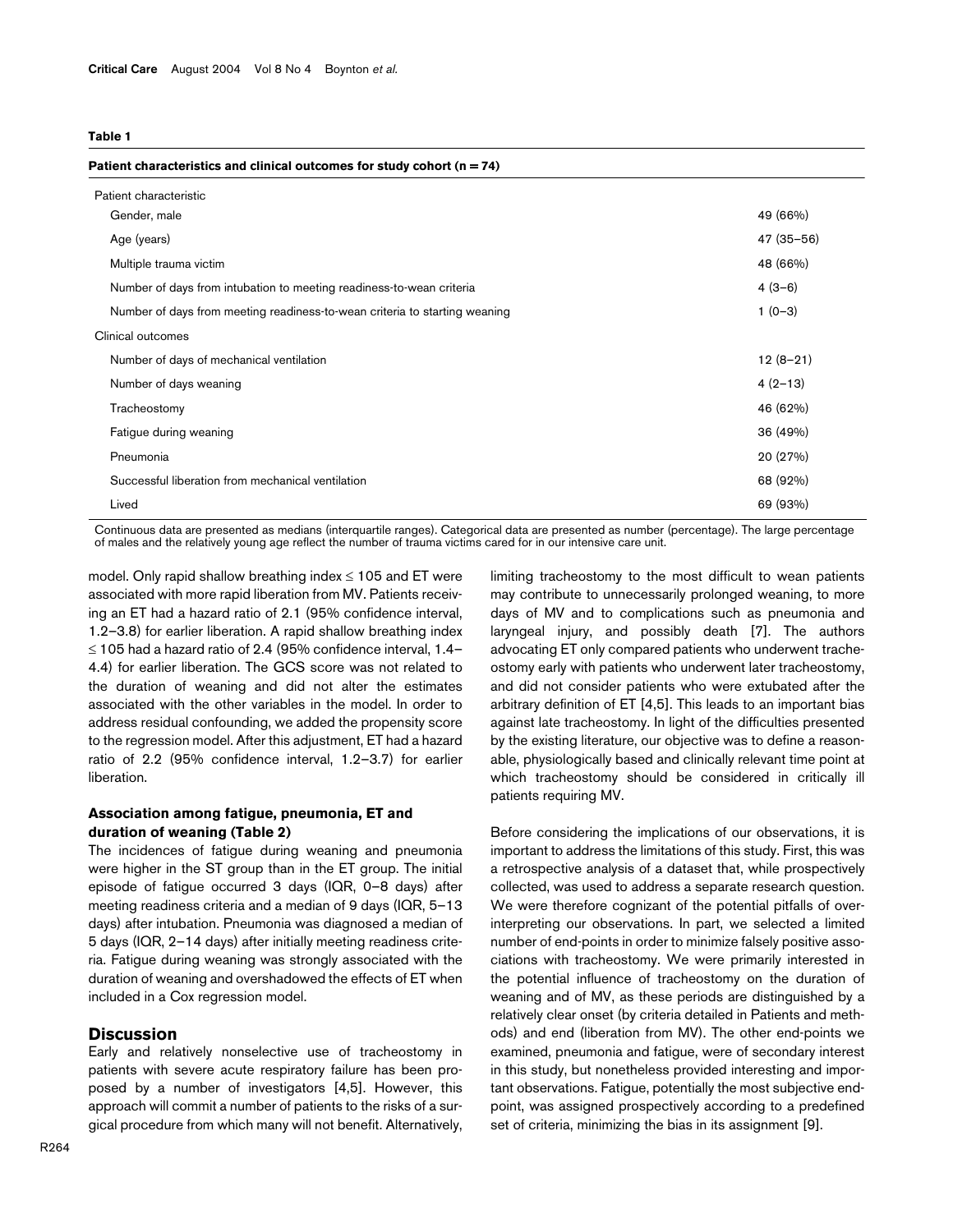

Curves showing the proportion of patients liberated from mechanical ventilation (MV) according to the time that readiness-to-wean criteria were met, based upon the Cox proportional hazards regression model (see 'Patients and methods' for details). The 21 early tracheostomy (ET) patients were liberated more rapidly (median duration of weaning, 3 days) than the selective tracheostomy (ST) group (median duration of weaning, 7 days).

The outcomes we examined are arguably few of many endpoints that a study such as this may address. There are, no doubt, other outcomes that are of equal relevance, such as mortality and the costs of care associated with tracheostomy. Relatively few patients in this series died (5/75 patients; 7%), and all were in the ST group. This low case-fatality rate will make it difficult to test the effect of tracheostomy on mortality in a clinical trial. Other complications of tracheostomy exist and it is possible that they would nullify any benefit of a more liberal use of tracheostomy. Although complication rates for surgical and percutaneous tracheostomy are low, it will be important to consider how this should influence the decision to perform these procedures [8,12]. Nevertheless, it reasonable to consider tracheostomy safe. When performed in patients who are hemodynamically stable and require minimal ventilator support (positive end-expiratory pressure  $\leq$  5 cmH<sub>2</sub>O, FiO<sub>2</sub>  $\leq$  0.4, etc.), the perioperative complication rate has been reported to be 0–46% and the attributable mortality rate is not higher than 2% [8,13]. In our study, the majority of tracheostomies were performed by the open surgical technique in the operating room and there were no deaths attributable to the procedure. It is not clear whether the safety of the percutaneous approach should alter the decision regarding when to perform the procedure [12,14].

Perhaps the greatest limitation of our study is the inclusion of heterogeneous patients with regard to the presence of a TBI. Nevertheless, because all patients were cared for by the same critical care team and according to the same respiratory care

protocols, we chose to include all patients rather than an arbitrary subgroup based upon the presence or absence of TBI. We have attempted to address this issue in our analyses, but recognize that our conclusions must be tempered by the baseline differences between the two groups.

In some patients who are otherwise able to breathe spontaneously, liberation from MV may be prevented by concerns over the ability to protect against pharyngeotracheal aspiration and to clear pulmonary secretions. Tracheostomy may facilitate liberation in such circumstances, although the benefits here are not clear. It is often difficult to objectively determine which patients will be able to protect their airway after extubation. For example, neurosurgical patients with GCS score < 8 are more likely to require reintubation than patients with GCS score  $\geq 8$ [15]. However, extubation is often possible in patients with GCS score < 8 [16]. A number of patients in our study had TBI and many were in the ET group (14/30 patients with TBI had an ET). It is probable that concerns over the ability of patients with depressed consciousness to protect their airway contributed to the decision to perform tracheostomy earlier in patients with TBI. Nevertheless, the frequency of altered mental status at the time readiness-to-wean criteria were met was similar in the ET group (14/21 patients with GCS score  $\leq$  8) and in the ST group (41/53 patients with  $GCS \leq 8$ ), suggesting that differences in mental status were not the primary factor in deciding for tracheostomy.

In addition, calculation of the propensity score is meant to address unmeasured bias and confounding that may exist in the decision to perform tracheostomy. We observed that after this adjustment the association between ET and a shorter duration or weaning remained unchanged, suggesting no important residual confounding or bias. However, in order to further explore the potential role of altered mental status and TBI in the process of liberation from MV, we re-examined the relationship between ET and the duration of weaning separately for patients with and without TBI, controlling for the same factors in each analysis. We observed that the association between ET and a shorter period of weaning was similar in patients with and without TBI. Thus, while the inclusion of patients with TBI did not appear to bias our results, it will be necessary to consider the importance of a depressed level of consciousness and to determine other objective measures of a patient's ability to protect their airway in our decisions about tracheostomy and weaning and in future studies of the role of tracheostomy. It will be important to consider the observations of Coplin and colleagues, which indicate that a reduced level of consciousness should not be the primary factor in deciding for or against tracheostomy [16].

It is not clear from previous reports what the correct reference time point should be for defining ET. This was a primary objective of the present report. A threshold based upon an arbitrary number of days after intubation is problematic, given that many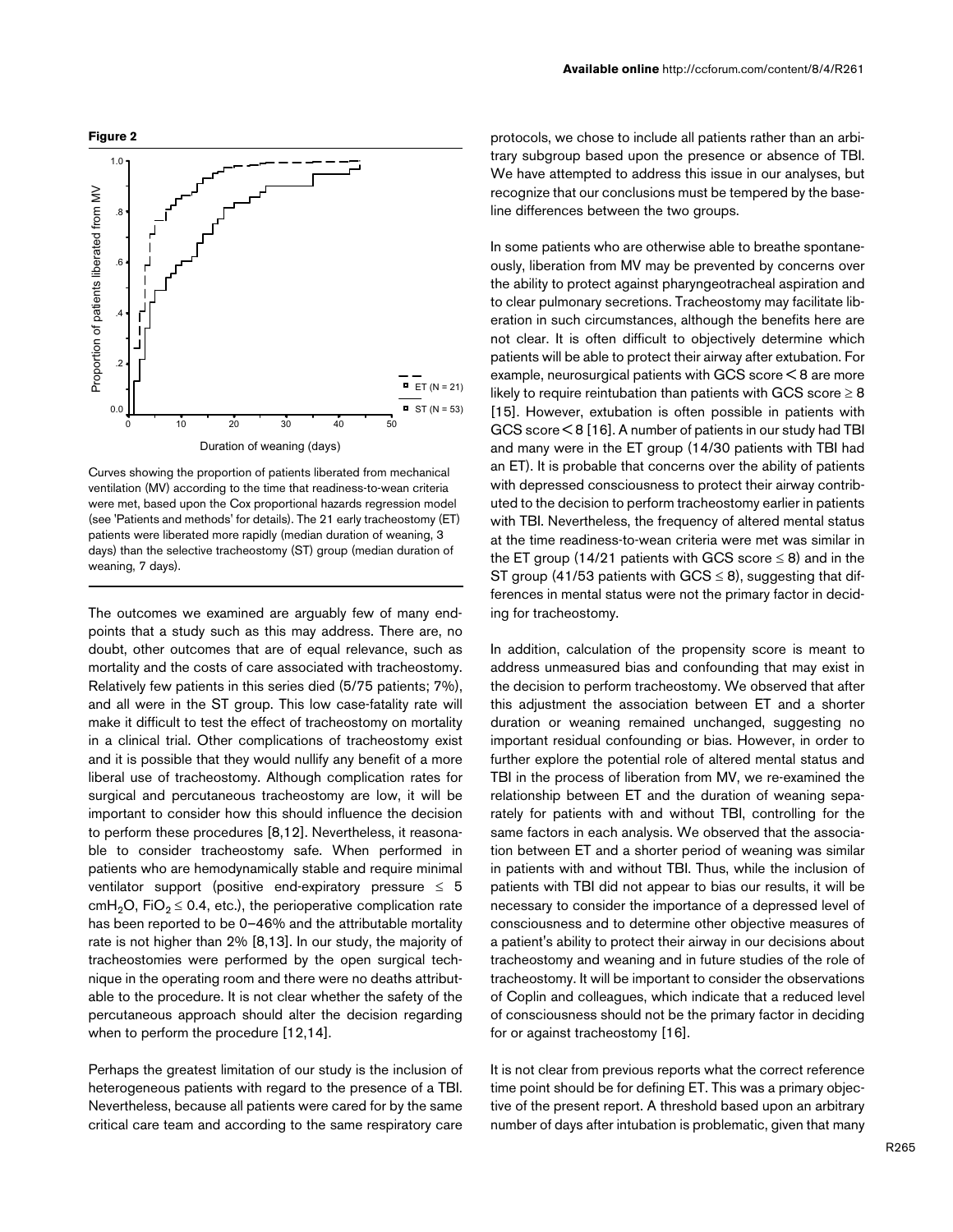#### <span id="page-5-0"></span>**Table 2**

#### **Comparison of early tracheostomy and selective tracheostomy groups**

|                                                                       | Early tracheostomy $(n = 21)$ | Selective tracheostomy ( $n = 53$ ) | $P$ value |
|-----------------------------------------------------------------------|-------------------------------|-------------------------------------|-----------|
| Clinical characteristics                                              |                               |                                     |           |
| Gender, male                                                          | 15 (71%)                      | 34 (64%)                            | 0.55      |
| Age (years)                                                           | 47 (33-58)                    | 47 (34 - 55)                        | 0.97      |
| Multiple trauma victim                                                | 17 (81%)                      | 31 (59%)                            | 0.07      |
| Traumatic brain injury (trauma patients as denominator)               | 14/17 (81%)                   | 15/31(52%)                          | 0.04      |
| Number of days from intubation to readiness-to-wean criteria          | $6(4-7)$                      | $4(3-7)$                            | 0.39      |
| Number of days from readiness-to-wean criteria to starting<br>weaning | $3(1-4)$                      | $1(0-2)$                            | 0.001     |
| Clinical outcomes                                                     |                               |                                     |           |
| Number of days of mechanical ventilation                              | $11(9-26)$                    | $13(8-21)$                          | 0.86      |
| Number of days weaning                                                | $3(1-11)$                     | $6(3-14)$                           | 0.06      |
| Tracheostomy                                                          | 21 (100%)                     | 25 (47%)                            | < 0.001   |
| Fatigue during weaning                                                | 7(33%)                        | 29 (55%)                            | 0.10      |
| Pneumonia                                                             | 3(14%)                        | 17 (32%)                            | 0.12      |
| Successful liberation from mechanical ventilation                     | 21 (100%)                     | 47 (89%)                            | 0.11      |
| Lived                                                                 | 21 (100%)                     | 48 (91%)                            | 0.15      |

Continuous data are presented as medians (interquartile ranges). Categorical data are presented as number (percentage). The large percentage of males and the relatively young age reflect the number of trauma victims cared for in our intensive care unit.

patients may not safely undergo tracheostomy due to hemodynamic, neurological or respiratory instability for a number of days. In our study, 20% of patients did not meet readiness-towean criteria until after more than 8 days of MV. For many of these patients it may have been unsafe to perform a tracheostomy at a point that has been defined by other investigators as 'early'. Nonetheless, the findings of our study provide the basis for re-examining whether the timing of tracheostomy may impact clinical outcomes. In patients with resolving respiratory failure, most studies have found that tracheostomy results in small changes in dead space ventilation, work of breathing or other objective parameters that may aid in liberation from MV [17,18]. These small changes probably benefit the few patients with borderline respiratory muscle function or relatively large percentage of alveolar dead space. Both circumstances are not typically encountered in postoperative or patients or trauma victims [17,18]. Therefore, potential benefits would be related to less easily quantifiable measures, such as improvements in patient comfort, reductions in anxiety, changes in physician behavior or the minimization of aspiration related to translaryngeal intubation. These may translate into a measurable decrease in the duration of weaning.

Prolonged translaryngeal intubation is associated with a number of complications potentially leading to permanent damage to the laryngeal complex. While the incidence of vocal cord injury is associated with increased length of intubation and certain medical conditions such as diabetes mellitus, conversion from a translaryngeal airway to a tracheostomy may not reduce anatomical airway complications [19]. In general, longterm airway complications such as laryngeal stenosis are uncommon enough to be considered reportable events, and often occur in the presence of additional airway insults, such as inhalation injury [20]. Because laryngeal stenosis is uncommon (2–6%) it would be necessary to study over 1000 patients with adequate follow-up in order to demonstrate a 50% reduction in laryngeal stenosis [21]. However, while most of the acute laryngeal changes (inflammation, ulceration, and edema) resolve without long-term sequelae, translaryngeal intubation leads to transient vocal cord dysfunction that may cause microaspiration and pneumonia [22]. We observed a higher incidence of pneumonia in the ST group, and the majority were diagnosed after weaning criteria were met (15/ 20 patients; 75%). Given that the assignment of pneumonia is potentially biased in this nonblinded observational study, it is impossible to attribute the increased pneumonia risk to prolonged translaryngeal intubation. Nevertheless, this possibility should be addressed as an important end-point in future clinical trials of the effects of ET.

#### **Conclusions**

Our data suggest that ET in patients with respiratory failure may reduce the duration of weaning, the frequency of fatigue and complications such as pneumonia. This association is independent of whether the patient had a TBI or altered mental status at the time of meeting readiness-to-wean criteria. These